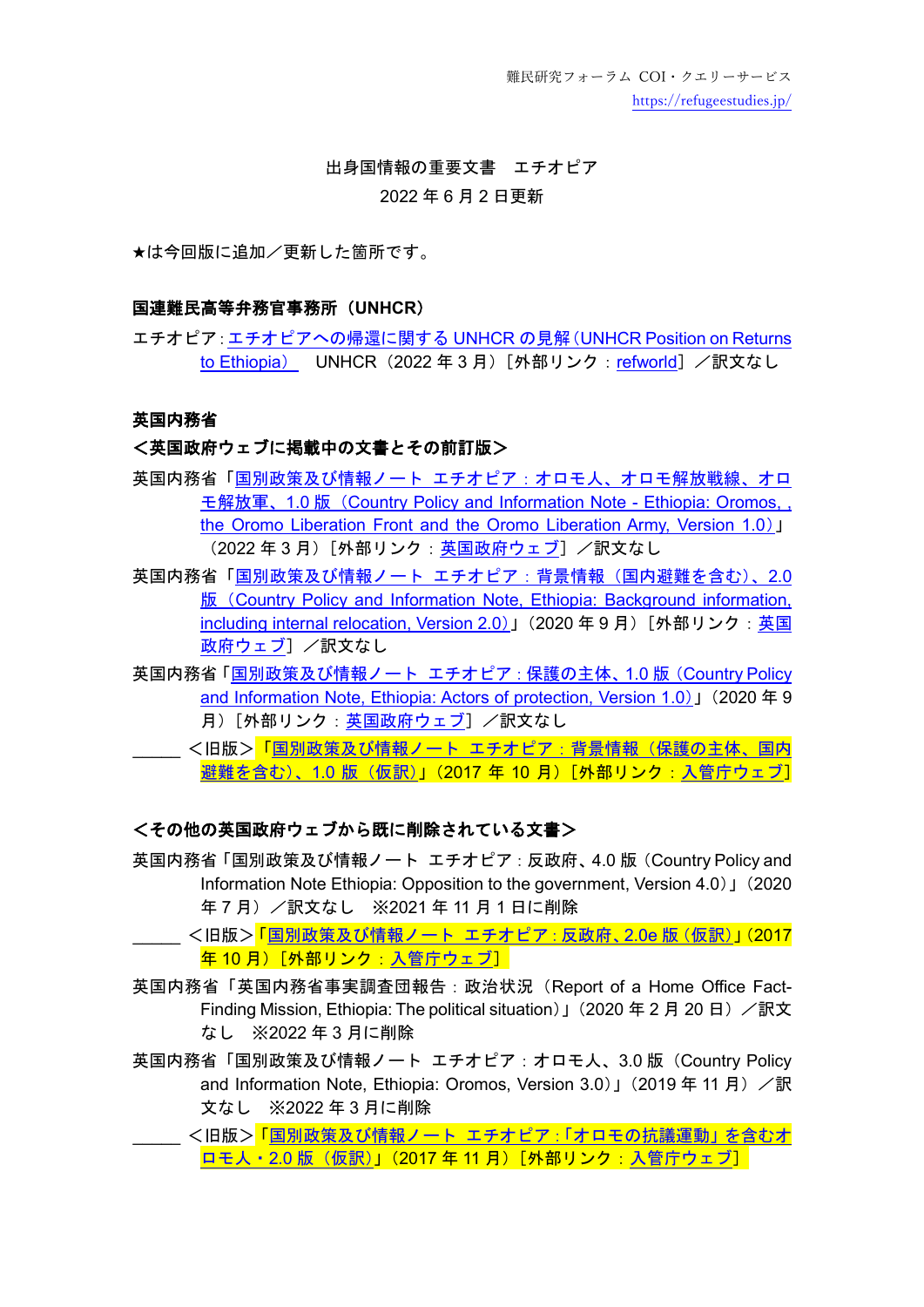- 英国内務省<mark>[「オペレーションガイダンスノート:エチオピア、](https://www.moj.go.jp/isa/content/930003245.pdf)12.0 版(仮訳)」(2013</mark> <mark>年 11 月)[外部リンク[:入管庁ウェブ\]](https://www.moj.go.jp/isa/publications/materials/nyuukokukanri03_00045.html)</mark> ※CPIN 以前の文書
- 英国内務省<mark>「<u>出身国情報重要情報文書 エチオピア(仮訳)</u>」(2009 年 8 月 10 日)[外</mark> 部リンク[:入管庁ウェブ\]](https://www.moj.go.jp/isa/publications/materials/nyuukokukanri03_00045.html) ※CPIN 以前の文書
- 英国内務省<mark>「出身国情報報告 エチオピア (仮訳)」(2007 年 2 月 14 日)「外部リンク:</mark> [入管庁ウェブ\]](https://www.moj.go.jp/isa/publications/materials/nyuukokukanri03_00045.html) ※CPIN 以前の文書

## オーストラリア外務貿易省(**DFAT**)

- DFAT[「出身国情報報告](https://www.dfat.gov.au/sites/default/files/country-information-report-ethiopia.pdf) エチオピア」(2020 年 8 月 12 日)[外部リンク:[DFAT](https://www.dfat.gov.au/about-us/publications/Pages/country-information-reports) ウェ [ブ\]](https://www.dfat.gov.au/about-us/publications/Pages/country-information-reports) /訳文なし
- \_\_ <旧版><mark>「出身国情報報告 [エチオピア\(仮訳\)」](https://www.moj.go.jp/isa/content/930004210.pdf)(2017 年 9 月 28 日)[外部リ</mark> ンク 入管庁ウェブ]

#### 欧州連合難民機関(**EUAA**)/旧欧州難民支援事務所(**EASO**)

- EUAA「出身国情報報告 [エチオピア‐エチオピアにおける女性器切除\(](https://coi.euaa.europa.eu/administration/easo/PLib/2022_05_EUAA_COI_Report_Ethiopia_FGM.pdf)Female Genital [Mutilation/Cutting in Ethiopia](https://coi.euaa.europa.eu/administration/easo/PLib/2022_05_EUAA_COI_Report_Ethiopia_FGM.pdf))」 [EUAA](https://coi.euaa.europa.eu/Pages/home.aspx) (2022年5月)[外部リンク: EUAA [COI Portal](https://coi.euaa.europa.eu/Pages/home.aspx)] /訳文なし ★
	- 「ティグライ州の治安状況 ([Security Situation in Tigray Region](https://coi.euaa.europa.eu/administration/easo/PLib/2022_03_Q19_EUAA_COI_Query_Response_Ethiopia_Sec_Sit.pdf))」(2022年4月 8日)[外部リンク: [EUAA COI Portal](https://coi.euaa.europa.eu/Pages/home.aspx)] /訳文なし
- EASO「EASO クエリー回答:([Security situation in Tigray region between 1 March 2020](https://coi.easo.europa.eu/administration/easo/PLib/2021_03_Q-02_EASO_COI_QUERY_Ethiopia_Tigray.pdf)  – [28 February 2021](https://coi.easo.europa.eu/administration/easo/PLib/2021_03_Q-02_EASO_COI_QUERY_Ethiopia_Tigray.pdf))」(2021 年 3 月 20 日)[外部リンク:[EUAA COI Portal](https://coi.euaa.europa.eu/Pages/home.aspx)] /訳文なし

## その他

- オーストリア出身国・庇護研究ドキュメンテーションセンター(ACCORD)[「エチオピ](https://www.ecoi.net/en/document/2043988.html) アに関するクエリー回答:([Anfragebeantwortung zu Äthiopien: Rolle der](https://www.ecoi.net/en/document/2043988.html)  [Clanzugehörigkeit für ethnisch somalische Rückkehrer in größeren Städten;](https://www.ecoi.net/en/document/2043988.html)  [systematische psychische oder physische Bedrohungen bzw. Übergriffe;](https://www.ecoi.net/en/document/2043988.html)  [Diskriminierungen; Clan der Gaadsen: Anzahl der Mitglieder in Jijiga und Addis](https://www.ecoi.net/en/document/2043988.html)  [Abeba \[a-11426-v2\]](https://www.ecoi.net/en/document/2043988.html))」(2020年12月22日)[外部リンク: [ecoi](https://www.ecoi.net/)] /訳文なし
- オランダ外務省「エチオピア出身国情報報告([Country of Origin Information Report](https://coi.euaa.europa.eu/administration/netherlands/PLib/02_2021_MinBZ_NL_COI_report_Ethiopia.pdf)  [Ethiopia](https://coi.euaa.europa.eu/administration/netherlands/PLib/02_2021_MinBZ_NL_COI_report_Ethiopia.pdf))」(2021年2月)[外部リンク: [EUAA COI Portal](https://coi.euaa.europa.eu/Pages/home.aspx)] /訳文なし
- カナダ移民難民委員会 (IRBC)「IRBC クエリー回答 [ETH200765.E] エチオピア:テ [ィグライ州以外でのオロモ人、アムハラ人、グレイジ人およびギディオ人の状](https://irb-cisr.gc.ca/en/country-information/rir/Pages/index.aspx?doc=458455&pls=1) [況、社会や国家による取扱い;国家保護\(](https://irb-cisr.gc.ca/en/country-information/rir/Pages/index.aspx?doc=458455&pls=1)Ethiopia: The situation of different [ethnic groups in Addis Ababa, including access to housing, employment,](https://irb-cisr.gc.ca/en/country-information/rir/Pages/index.aspx?doc=458455&pls=1)  [education, and healthcare; particularly the Amhara \[Amara\], Oromo, Tigrayan,](https://irb-cisr.gc.ca/en/country-information/rir/Pages/index.aspx?doc=458455&pls=1)  [Gurage, and Gedeo people, and their treatment by Oromo nationalists and by](https://irb-cisr.gc.ca/en/country-information/rir/Pages/index.aspx?doc=458455&pls=1)  [the Qeerroo \[Qerro\]; state protection \(2019–September 2021\)](https://irb-cisr.gc.ca/en/country-information/rir/Pages/index.aspx?doc=458455&pls=1))」(2021 年 10 月 13 日) [外部リンク: [IRBC](https://irb-cisr.gc.ca/en/Pages/index.aspx)] /訳文なし